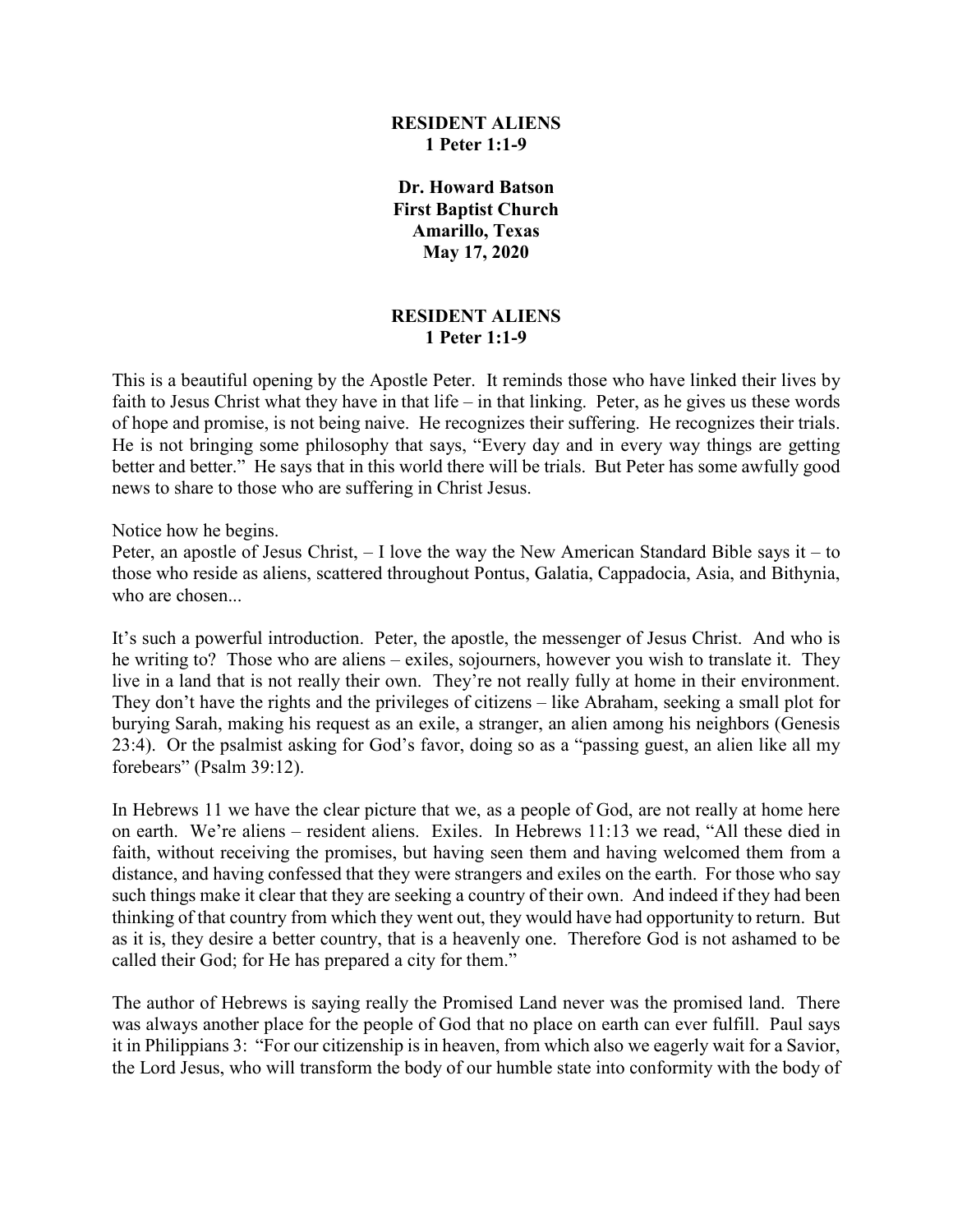His glory by exertion of the power that He has even to subject all things to Himself" (Philippians 3:20-21).

We need to be careful about how much at home we begin to feel here on earth. We build barns and bigger barns, and we act like we're going to be here forever. But the truth of the matter is that we are resident aliens – we're just passing through.

The story circulates about the Jewish rabbi who invited a traveler to his home. The traveler was surprised at the rabbi's house. It was all simple, just a dirt floor and a wooden box – hardly any furnishings at all. "Why don't you have more things? Where is your stuff?" the traveler asked. In reply, the rabbi turned the question. "Where are your things? Why haven't you a lot of belongings with you?"

"Oh, I'm just passing through," said the visitor.

"And so am I," said the rabbi. "This earth is not my home."

Peter reminds us in this first chapter that we are resident aliens. This is not ultimately our home. Someone else will live in your house. Someone else will sit in your chair. Someone else will drive your car. Someone else might even marry your husband or your wife. Death will snatch us all away. We're merely resident aliens.

Notice they are dispersed – resident aliens dispersed throughout Pontus, Galatia, Cappadocia, Asia, and Bithynia. The dispersion, or the *Diaspora*, was already a designation for the Jews scattered among the nations after the loss of Palestine to foreign powers. The church adopted the term symbolically as a description of its own place in the world. Aliens scattered. We're at home, but we're not at home.

You notice the next word – chosen. It's the word for election. Oh, it doesn't mean that it allows us to be arrogant or elite, for we're not chosen for superior qualities any more so than Jacob was chosen over his twin Esau or Israel was chosen from among the nations that were really more rich and more powerful or Bethlehem was chosen to be the city of the birth of the Messiah. Rather, it is a word that reminds us of the initiative of God. We are who we are by a prior act of God. We may think of ourselves as the searchers, but really we are the found. We may seek to know, but our life is really being known by God. Paul is saying to the Christians, "You're aliens. You're scattered. And you're chosen by God according to the foreknowledge of God the Father." It's the language of destiny -- destined by the Father.

Not only destined, not only chosen, but also sanctified. It's the activity of the Holy Spirit hallowing God's people. And notice, obedient and sprinkled with blood. It's the language of the Covenant, of Exodus 24. As Moses comes down with the Book of the Covenant and the people pledge to be obedient, Moses sealed the Covenant, the agreement between God and His people that they would keep His law, by sprinkling on the people the blood of an ox.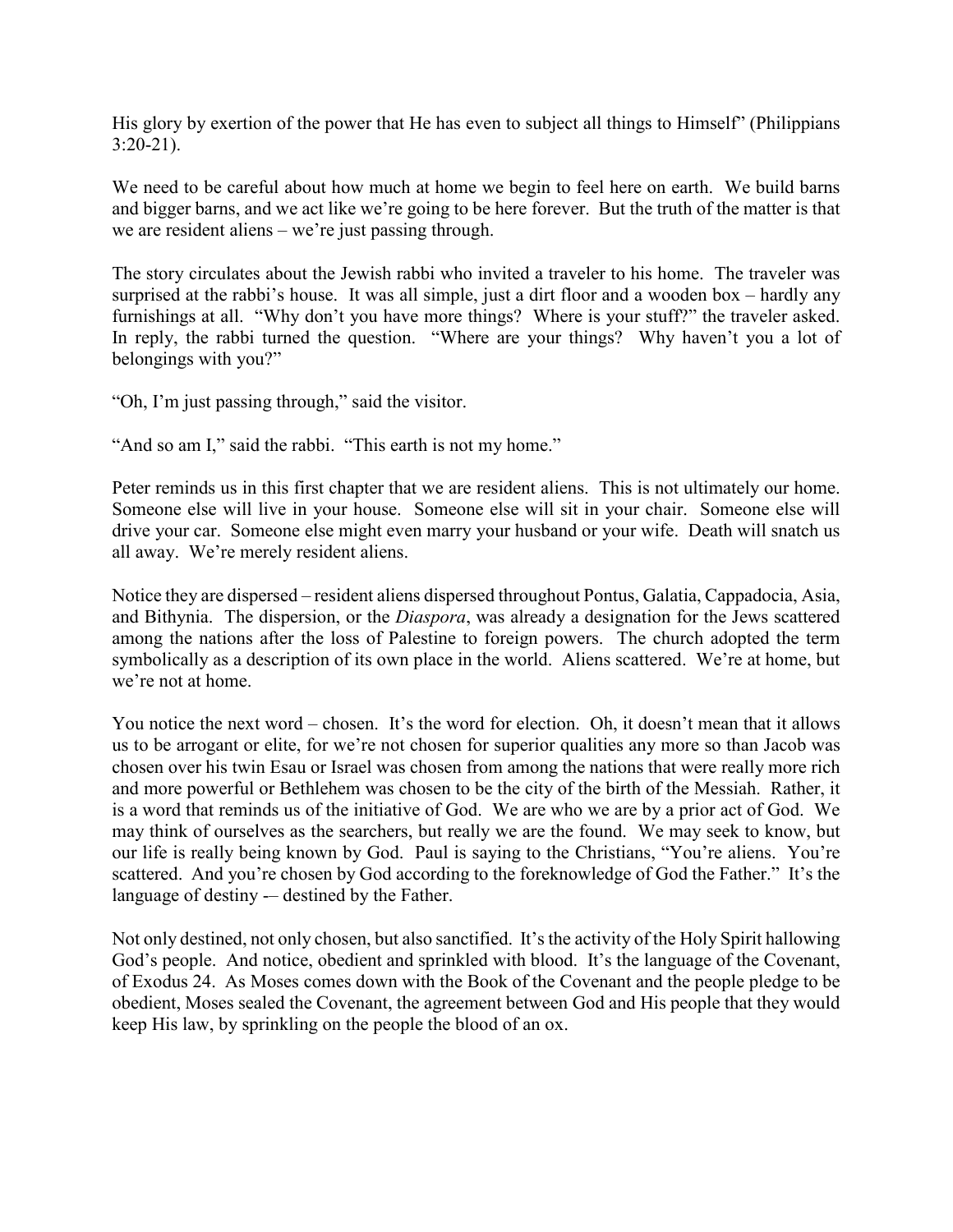God's people are resident aliens. God's people are scattered. God's people are chosen, destined, sanctified, and obedient in the covenant relationship with God. Peter brings the good news of who we are.

Do you know who you are?

Sometimes we are struck by dazzling personalities, by the importance of people. There was a religious convention of the Lutheran faith in Kansas City. While their two husbands were in the meeting, the wives were out shopping. As they were shopping, they decided an ice cream cone would be a good idea. They went into an ice cream shop, and they saw over in the corner, sitting at a table by himself, none other than Paul Newman. Now, they weren't going to be giggly and act like teenagers and act classless and go over and ask for an autograph or go over and introduce themselves. They weren't going to do that. They went about their way in a sophisticated manner, stealing as many glances as they thought they could get by with. When they got outside, one lady realized she didn't have her ice cream cone. She thought she had probably left it on the rack on the counter by the cash register. She went back in, and the ice cream cone wasn't in that rack. She talked to the attendant about it, and Paul Newman, with baby blue eyes, walked up and said, "Lady, you just put your ice cream cone in your purse!"

We're dazzled by important personalities. Kirk Douglas tells the story of one day walking down the sidewalk and some star-struck, glassy-eyed fan came to him, thrilled and excited. Overwhelmed by seeing him face to face, she looked him in the eye and all she could say was, "Do you know who you are?"

I think that's what Peter is saying. I think that's what God is saying through His apostle to the Christians to whom the Epistle is addressed and to those to whom the sermon is addressed this morning – to you. Do you understand who you are? Do you understand how important you are and how blessed you are? How you're chosen of God. How you've been saved by the Son. How you've been sealed, sanctified by the Spirit. Selected by the Father. Do you know who you are? Resident aliens. Chosen. Sanctified. Sprinkled in the covenant blood of obedience.

Do you realize the relationship you have with God?

## Verse 3

Blessed be the God and Father of our Lord Jesus Christ, who according to His great mercy has caused us to be born again...

Sounds like John's writing, doesn't it. These verses, 3 through 5, celebrate the activity of God that sweeps from our new birth to the final unveiling of God's salvation, activity that is prompted by the great mercy of God. We have a new birth. We are born from above. We are born again. We are born again, to a living – I love the next word – hope through the resurrection of Jesus Christ from the dead.

We have hope because of our saving relationship, our new birth, with Christ Jesus.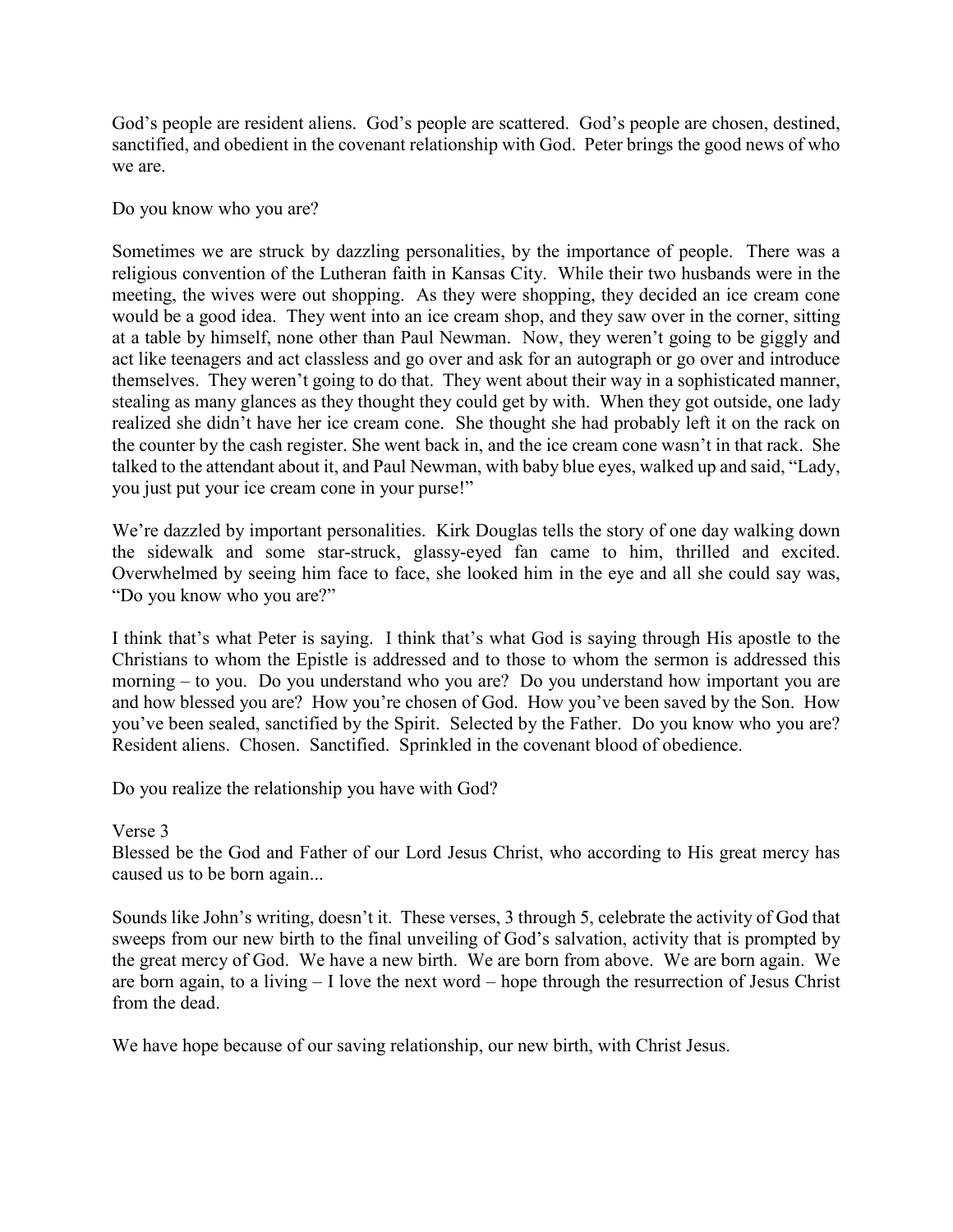I'm here to say to you today that if you have responded in faith, if you have professed the Lordship of Christ Jesus, if His Spirit has bid you and you have responded – you are chosen, you are destined for heaven as your home. That's your hope, says Peter. A hope that is based upon none other than the resurrection of the Lord Jesus Christ, Himself.

There are some of you here today who are doubting your salvation. Satan has brought you questions about your relationship to God through Jesus Christ, His Son.

**Randall O'Brien, the retired president of Carson-Newman College, remembers such a time in his life. Vietnam lay behind him, as Egypt lay behind the Hebrews. The shadows of death had disappeared before the dazzling light of freedom. God had delivered him. As Exodus had been to the Israelites, so the end of Vietnam was to him. Freedom. Peace. New life. Literally, but more importantly, spiritually.**

**He had been a Christian since childhood. He'd rebelled as a teenager. It was his years of "being in Egypt," his years of rebellion. The oppression of guilt and bondage to sin left him, though a child of God, like in ancient Israel, enslaved in a far country. Then, running from God, he volunteered to fight in Vietnam.**

**"God found me," he says. "As God found the Israelite children in Egypt and also the prodigal son, God found me. In the land of Vietnam, during the height of war, I gave my life totally to God through Jesus Christ. Thus from the land of Vietnam and the state of sin, God delivered me. I came home."**

**Upon his return to South Mississippi in 1971, he was on fire for Christ. Wherever and whenever he had opportunities to share his testimony for Jesus Christ, he did so with enthusiasm. He spoke to youth groups, college groups, and in churches of any denomination, sharing the good news of Christ's life-changing love and grace. A small church soon asked him to serve as a volunteer youth minister. He was eager and accepted.**

**Then there was a crisis. An evangelist came to town preaching that if someone did not know when they were saved, they very well may be lost. "As we sang, he would shout, 'Stand if you were saved on a Monday.' Then he would go on to Tuesday, Wednesday. He warned if you did not know when you were saved, maybe you weren't. Then he added for evidence, 'I remember the date, the day, and the time I was saved as plainly as though it were yesterday.'"**

**O'Brien says he began to doubt his salvation. Maybe he never had the new birth that I Peter talks about. He could remember his baptism as a child, but not the day of salvation. After the evangelist left town, his troubles persisted. The doubting and confusion were painful. "How could I serve God as a minister in this condition?"**

**Then comes Louie Smith. Were you to see him, you would not be overly impressed. "Uncle**  Louie," O'Brien called him, must have been in his seventies. He was bald, slow moving, **average height, and always with his wife, "Miss Myrtis." Uncle Louie was a deacon in the church, a volunteer song leader in worship services. His pride and joy, the absolute love of his life, was Miss Myrtis – that's what he called her – his wife of some fifty years.**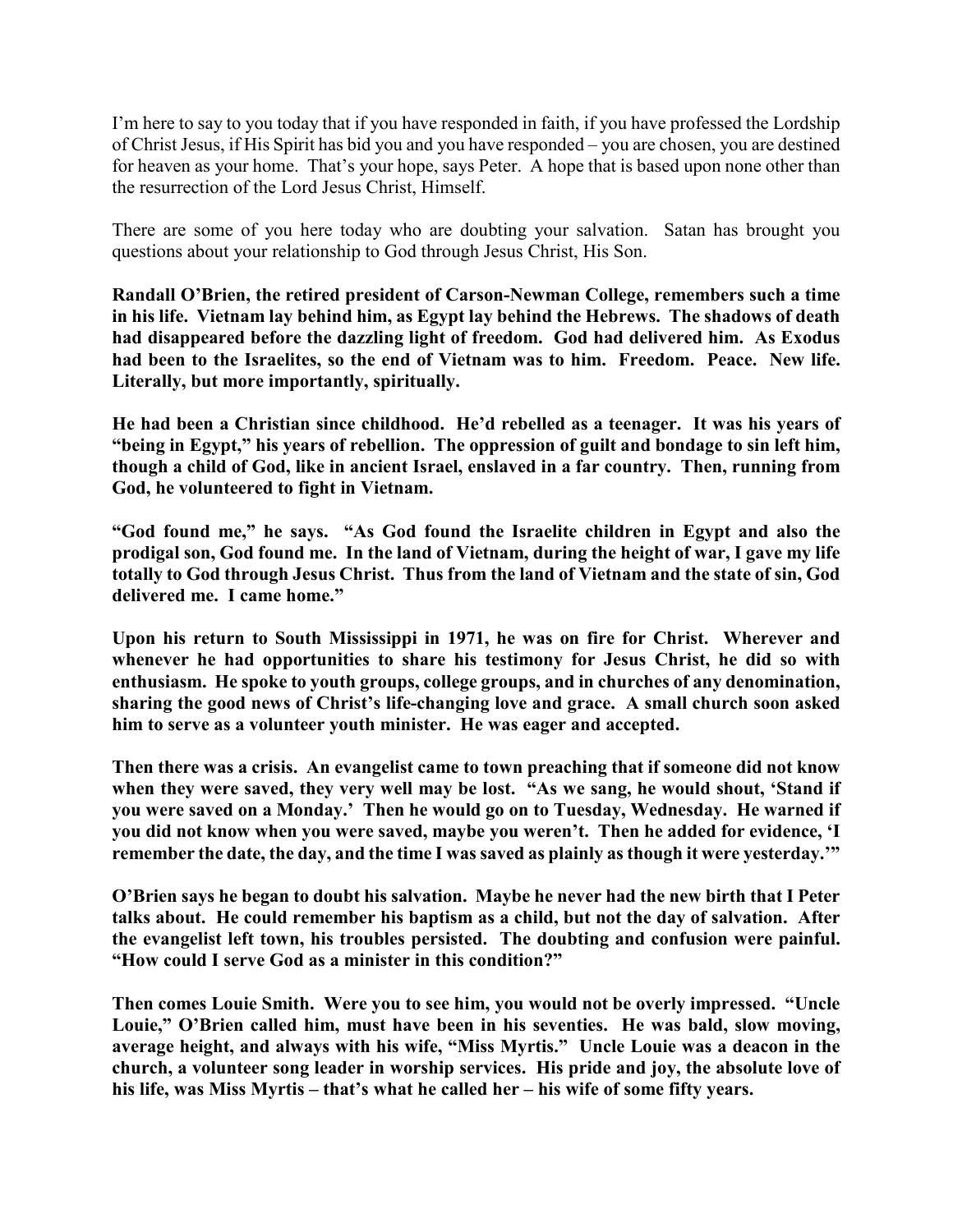**Uncle Louie had a quiet peace about him that made O'Brien feel at ease. As his anguish reached its peak, he decided to drive to Uncle Louie's and pour out his heart to him. There, in the cozy warmth of their small living room, with "Miss Myrtis" rocking and knitting and Uncle Louie and him seated by the fire in chairs, he let it all out.**

**Uncle Louie just listened, and when at last I finished my story, he looked at me, eyes twinkling, and asked, "Do you believe that I love Miss Myrtis, Son?"**

**Of course I believed Uncle Louie loved Miss Myrtis. Everybody knew that. Why else would he still be opening car doors for her after fifty years of marriage? Why else did he still refer to her as his "bride." "Yes sir," I replied, "I know you love Miss Myrtis."**

**"How do you know that?" he asked. I told him. He chuckled. Then he and Miss Myrtis laughed lovingly, almost sheepishly, as though I had caught them in an inside joke. Then he told me their mutually embarrassing confession. "The other day Miss Myrtis and I were sitting right here trying to remember when it was that we met. Do you know when that was?"**

**"No sir, I don't," I answered.**

**"Neither do we," Uncle Louie replied.**

**We all laughed. "For the life of me," he shook his head and confessed, "I can remember when I first met Miss Myrtis or when it was when we first fell in love. But let me ask you something, Son. Do you still believe I love Miss Myrtis?"**

**I was beginning to catch on when he became as serious as I ever saw Uncle Louie. He leaned forward in his chair, looked me straight in the eye, and said, "Son, listen to me. I know you love Jesus. I know you love Jesus the same way you know I love Miss Myrtis. A lot of us can't remember the exact day of things, but the Good Book says you will know a tree by the fruit it bears even if you don't remember when it was you planted it." (Randall O'Brien,** *I Feel Better All Over than I Do Anywhere Else***)**

Peter is reminding the Christians that because they've begun the journey, because they've had the new birth, they are a people of hope. And you are a people of hope. Hope because of the resurrection of Jesus Christ from the dead. It's not a hope that's whistling in the dark nor activated only by spring flowers. Rather, it's a hope grounded in the Resurrected One of Israel. Hope is the stuff of life that keeps a farmer on the tractor, the prisoner alive, the student at his books, and the patient watching for the morning. Hope fills present sacrifices with joy and keeps us at a worthy task. Hope lets us wake up in a Covid-19 rattled cosmos and face the future with courage. Hope through the empty tomb of Jesus.

Notice verse 4.

...to obtain an inheritance which is imperishable and undefiled and will not fade away, reserved in heaven for you.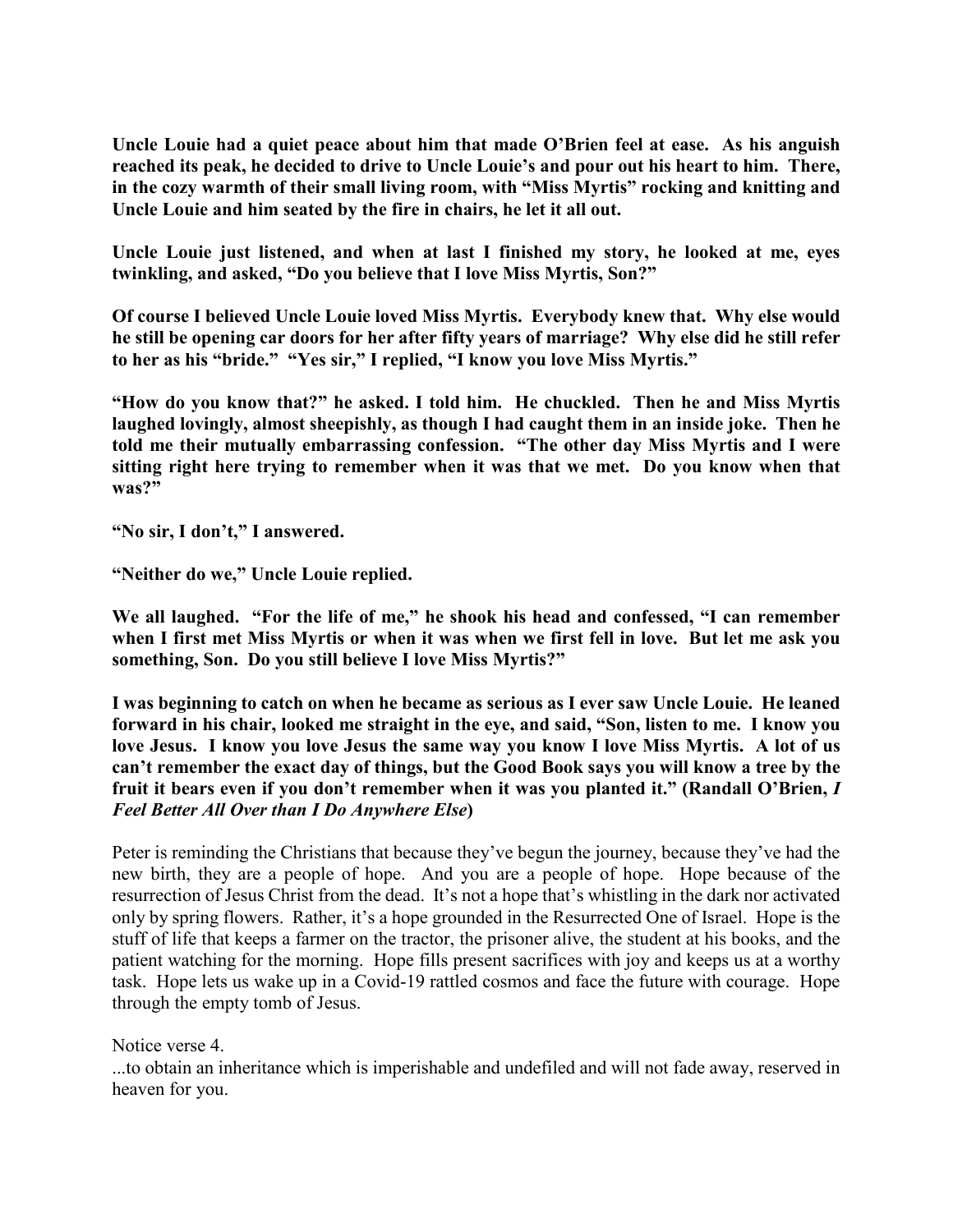Don't worry, Peter seems to be saying to those Christians who are suffering. Oh, their suffering is real.

Skip down to verses 6 and 7.

In this you greatly rejoice, even though now for a little while, if necessary, you have been distressed by various trials, that the proof of your faith, being more precious than gold which is perishable, even though tested by fire, may be found to result in praise and glory and honor at the revelation of Jesus Christ.

The Christians were suffering ridicule. They were suffering embarrassment. They were suffering various trials. As Jesus Himself had said, "In this world you will have tribulation. But be of good cheer; I have overcome the world." Once again, it's a co-joining of strange words – trials and joy, cheer and tribulation. What a strange combination of words. Yet that is what he says we are in Christ. Peter says joy and trials, and Jesus says cheer and tribulation. But these odd words can be partners because of the gospel of Christ Jesus, because we have linked our lives with Him in faith.

It's like the fire that purifies the gold, says Peter. The trials in your life are shaping you, but they don't change the fact that you're a people of hope. Notice, "...because you have an inheritance" (verse 4) – that is, the inheritance of the Kingdom of God – "reserved in heaven for you." The author of Hebrews put it this way, "We are children of the pilgrims, Abraham and Sarah, who looked beyond the land to a city that has foundations, whose architect and builder is God."

This promise is kept in place and made new every morning by the watchful power of God that the church continually appropriates by trust. The triumph of God's power will be in the finally complete unveiling of the salvation in which we will participate. The Holy Spirit, the one sanctifying us, is a guarantee of what will come.

Peter is saying, "Blessed be the God and Father of our Lord Jesus Christ, who according to His great mercy has caused us to be born again to a living hope through the resurrection of Jesus Christ from the dead, to obtain an inheritance which is imperishable and undefiled and will not fade away, reserved in heaven for you, who are protected by the power of God through faith for a salvation ready to be revealed in the last time. In this you greatly rejoice, even though now for a little while, if necessary, you have been distressed by various trials...obtaining at the outcome of your faith the salvation of your souls."

An inheritance reserved in heaven for us.

Verse 8

...and though you have not seen Him, you love Him, and though you do not see Him now, but believe in Him, you greatly rejoice with joy inexpressible and full of glory.

Our salvation is linked to a single event. That event is the resurrection of Christ Jesus from the dead. It reserves a place for us in heaven as we respond in faith. It doesn't matter about our abilities. It doesn't matter about our performance. The invitation remains consistent.